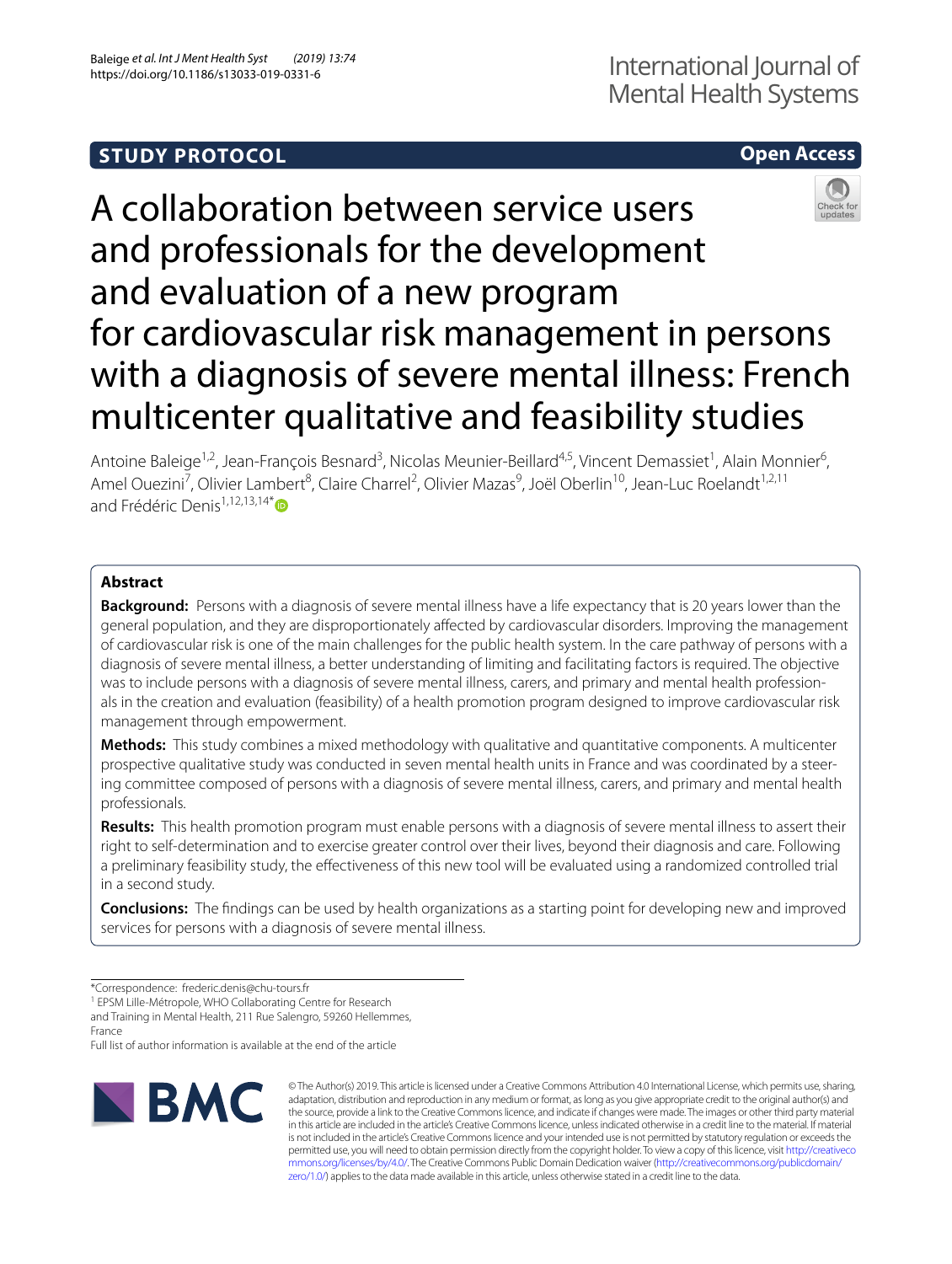*Trial registration* Clinical Trials Gov NCT03689296. Date registered September 28, 2018 **Keywords:** Cardiovascular disorders, Mental health, Empowerment, Health promotion, Public health

### **Background**

In France, it is estimated that 4 million persons have some form of severe mental illness [\[1](#page-8-0)]. Persons with a diagnosis of severe mental illness (SMI) have a life expectancy that is 20 years lower than the general population, even after excluding suicide and accidents as the cause of death [\[2](#page-8-1)]. In addition, studies show that 19–57% of persons with SMI have at least one associated physical condition, including cardiovascular, gastrointestinal, respiratory, neoplastic, infectious, endocrine, and oral disorders. It is estimated that half of these comorbid conditions are undiagnosed [\[3,](#page-8-2) [4](#page-8-3)].

Unequal access to health services and quality of care are among the main reasons for the reduced life expectancy in individuals with SMI. As a result, cardiovascular risk factors (CVRF) are more frequent, regardless of the mental health diagnosis. For example, persons with SMI are 1.5–2 times more likely to have diabetes, dyslipidemia, hypertension, and obesity the general population [[3\]](#page-8-2), and they are less likely to undergo revascularization procedures after a myocardial infarction [[5](#page-8-4)]. When seeking care, they may also be subject to discriminatory practices as a result of stigma and lack of communication skills [\[6](#page-8-5)]. This neglect in management and prevention of health problems is usually described by professionals as a result of the mental disorder or the side efects of medication [[6](#page-8-5), [7\]](#page-8-6).

CVRF are a major cause of death in France, with nearly 150,000 deaths per year, representing more than  $25\%$  of all deaths [[1\]](#page-8-0). The circumstances for the onset of CVRF depend mainly on age, lifestyle-based risk factors and environmental conditions, potentiating individually acquired or familial genetic susceptibilities (obesity, hypercholesterolemia, type 2 diabetes, high blood pressure).

It has been established that medical care accounts for only 10–20% of modifable health factors [\[8](#page-8-7)], and, as a result health, strategies focus primarily on promoting positive health behaviors and limiting behavioral risk factors at all ages (tobacco, diet, and sedentary lifestyle in particular) through their identifcation and appropriate management  $[3]$  $[3]$ . This type of strategy was highlighted by the World Health Organization (WHO) in 2016 at the 9th Global Conference on Health Promotion [[9](#page-8-8)], in accordance with the United Nations (UN) Sustainable Development Goals (SDG) agenda [[10\]](#page-8-9).

Worldwide, the occurrence, importance, and gravity of physical disorders have long been underestimated for individuals with SMI. In France, progress has been made under the combined pressure of clinical evidence, health professionals, and patient actions and organizations. However, recent studies show the gap in life expectancy between the general population and persons with SMI has continued to widen in France [\[11](#page-8-10)] and worldwide  $[12]$  $[12]$ 

This observation led the WHO to define the promotion of physical health of individuals with SMI as one of the priorities of the 2013–2020 European Mental Health Plan [[13\]](#page-8-12), and a recent report from the 2020–2030 UN SDG agenda builds on this objective [[14](#page-8-13)].

In recent years, there has been an increased recognition of the experiential knowledge of health care users [[15\]](#page-8-14) and their ability to adapt professional knowledge to the requirements of everyday life. In this model, health decisions are not based on the opinions of professionals but on service users' right to self-determination regarding their health. This is in line with the orientation of UN and WHO policies towards a human rights-based approach [\[16\]](#page-8-15). Strategies based on the empowerment concept have been developed to enhance experience and rights of health care users.

This concept strives to shift the existing balance of power between individuals, groups, services, and governments [[17\]](#page-8-16). At the collective and organizational level, empowerment aims to redefne the health care system and transform it into a learning organization that promotes change. It involves a change in attitudes, policies, training, and methods of providing care, including mental health care. Service users are thus in a position to manage their own "health capital", to acquire certain rights, and to have a recognized central position in the organization of healthcare. Empowerment is becoming a fundamental concept in health promotion. It aims to increase the power to act and the ability to steer one's own life in the medical and social spheres. It is a shift from a paternalistic and stigmatizing approach to emancipatory and rewarding dynamics  $[18, 19]$  $[18, 19]$  $[18, 19]$  $[18, 19]$ . Thus, several perspectives can be considered: a clearer view of oneself and one's ill health, better use of the healthcare system's support services, improved management of life changes, and fnally, more deft use of adjustment strategies to integrate ill health and therapy into one's daily life [\[20](#page-8-19)–[22\]](#page-8-20).

Both individuals with a mental health disorder and their carers have expressed a willingness to share their experience, the difficulties they have encountered, and the strategies they have developed to limit the efects of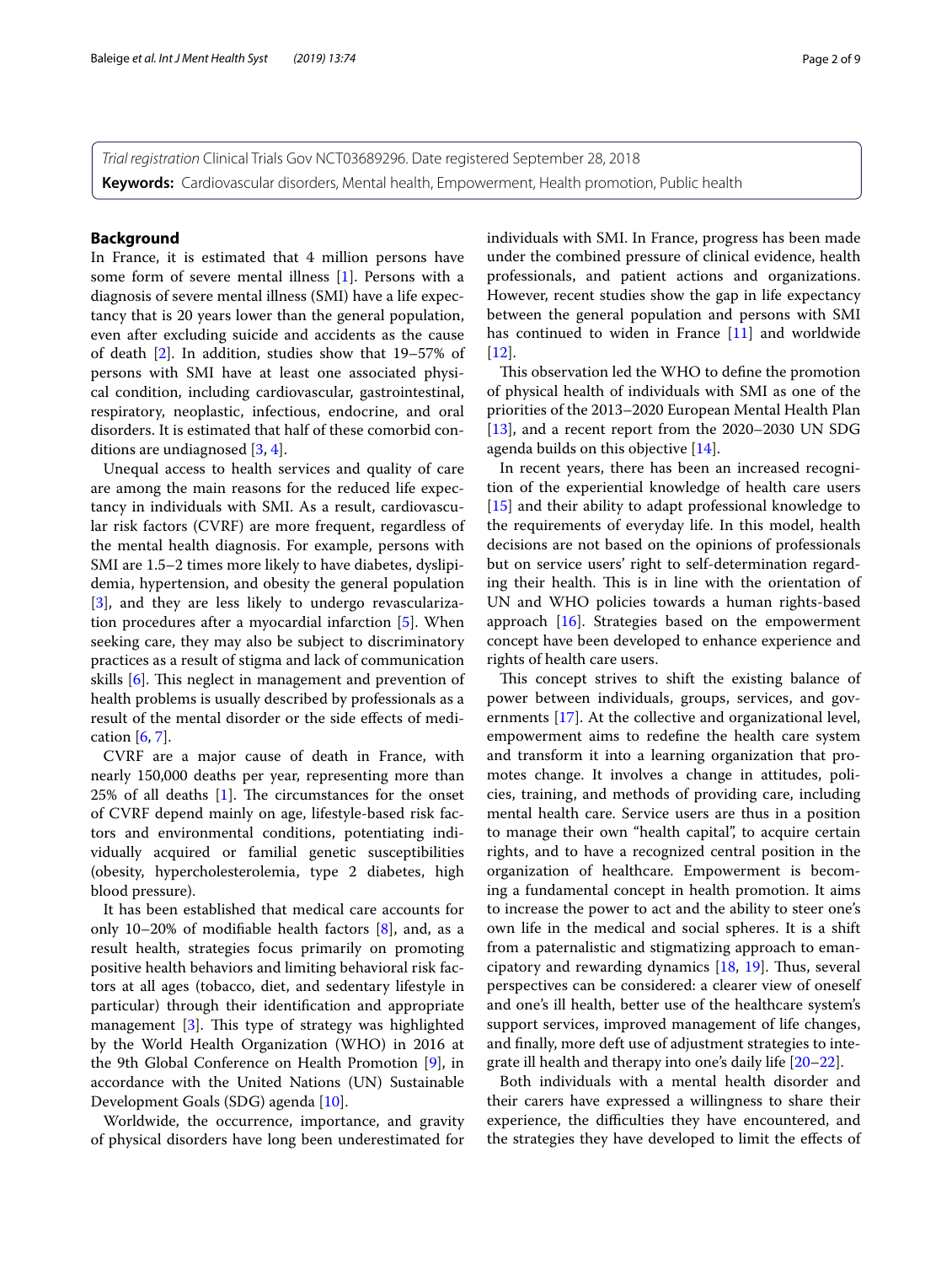social isolation and stigma. They have also expressed a desire to develop new strategies for coping and building confdence and self-esteem during times of hardship. It has been shown that a peer exchange process promotes identity building through individual and collective redefnition of the experience of mental health problems and re-appropriation of the health experience, available support and recommended therapeutic strategies [[22\]](#page-8-20). In addition, health support initiatives tend to reinforce active and responsible health behavior. The redefinition of the health care user as a "patient-actor" requires individuals to engage in meaningful participation in decisions that afect them and to develop a practical approach to health care [[21\]](#page-8-21).

In parallel, health professionals must take into account the experience of individuals with a mental health disorder and avoid monopolizing health-related decisions [[15,](#page-8-14) [16,](#page-8-15) [22](#page-8-20)]. A current challenge within the public health system is to expand the understanding of the factors that limit and facilitate the healthcare pathway for persons with severe mental disorders in order to improve the management of CVRF. The reasons for which health care consumers, carers and health professionals do not work together on this issue are still to be fully explored.

The main objective of this study is to use data from focus groups (FG) to develop and evaluate (feasibility) a health promotion program to encourage the physical health of individuals with severe mental illnesses through a reduction of CVRF.

# **Study design and methods**

# **Study design**

This is a mixed methodology research project that combines qualitative and quantitative studies.

First is a prospective multicenter exploratory phase conducted in 7 mental healthcare facilities in France. These institutions are all members of a health cooperation group coordinated by the EPSM-Lille-Métropole— WHO Collaborating Centre for Research and Training in Mental Health.

The multicenter exploratory phase will be composed of three steps: (1) creation of a steering committee, (2) creation of the interview guide, and (3) construction of a health promotion program.

Next, a feasibility study will be carried out at La Chartreuse Hospital (Dijon, France) to test the health promotion program.

This research is based on a growing body of evidence that including individuals whose expertise lies in their personal experience not only improves the studies themselves, but also their implementation in day-to-day practice [\[23\]](#page-8-22). Several measures have been taken to facilitate the efective participation of those directly concerned,

including the use of language consistent with the UN Convention on the Rights of Persons with Disabilities and recommendations from persons with disabilities [\[24\]](#page-8-23).

Both health care users and carers are involved at all stages of the project, from early design to implementation and data analysis. In addition, at least one person who has experienced a diagnosis of severe mental illness and who is familiar with the French health system is involved at all stages of the study process. As members of the steering committee, users and carers will be equally represented and have the same power as the other stakeholders. This organization aims to ensure their participation and consent in all decisions. Finally, they will participate in the drafting of all publications and the dissemination of results.

# **Multicenter exploratory phase** *Creation of a steering committee*

The coordination of the research will be under the control of a steering committee composed of various stakeholders: primary care professionals, mental health professionals, carers, health care users, public health and sociology researchers, and health promotion and education specialists. The operating rules of this committee allow for equal representation of each group of stakeholders, and require that decisions be taken unanimously.

The day-to-day management of the study will be monitored by the steering committee. The committee will meet at least annually or more frequently if required.

# *Creation of an interview guide for the construction of a health promotion program*

An exploratory phase including individual interviews at the beginning of the study will be used for the creation of a collective ad hoc interview grid. The steering committee will develop specifc interview guides for the FGs of the health care users, carers, primary care professionals, and mental health professionals. The guides will be based on results from an exploratory study (about 5–7 individual semi-structured interviews) and a review of relevant scientific literature. The collective interview guide will cover diferent aspects of health promotion for persons with SMI including views, experiences and representations of CVRF, the acceptability of care and the care pathway. For each group of interviewees, the main focus will be factors that limit or facilitate the healthcare pathway for individuals with SMI. The objective is to improve the management of CVRF. Interview guides will be tested before being used for data collection, and will be subjected to amendments as necessary after deliberation of the SC.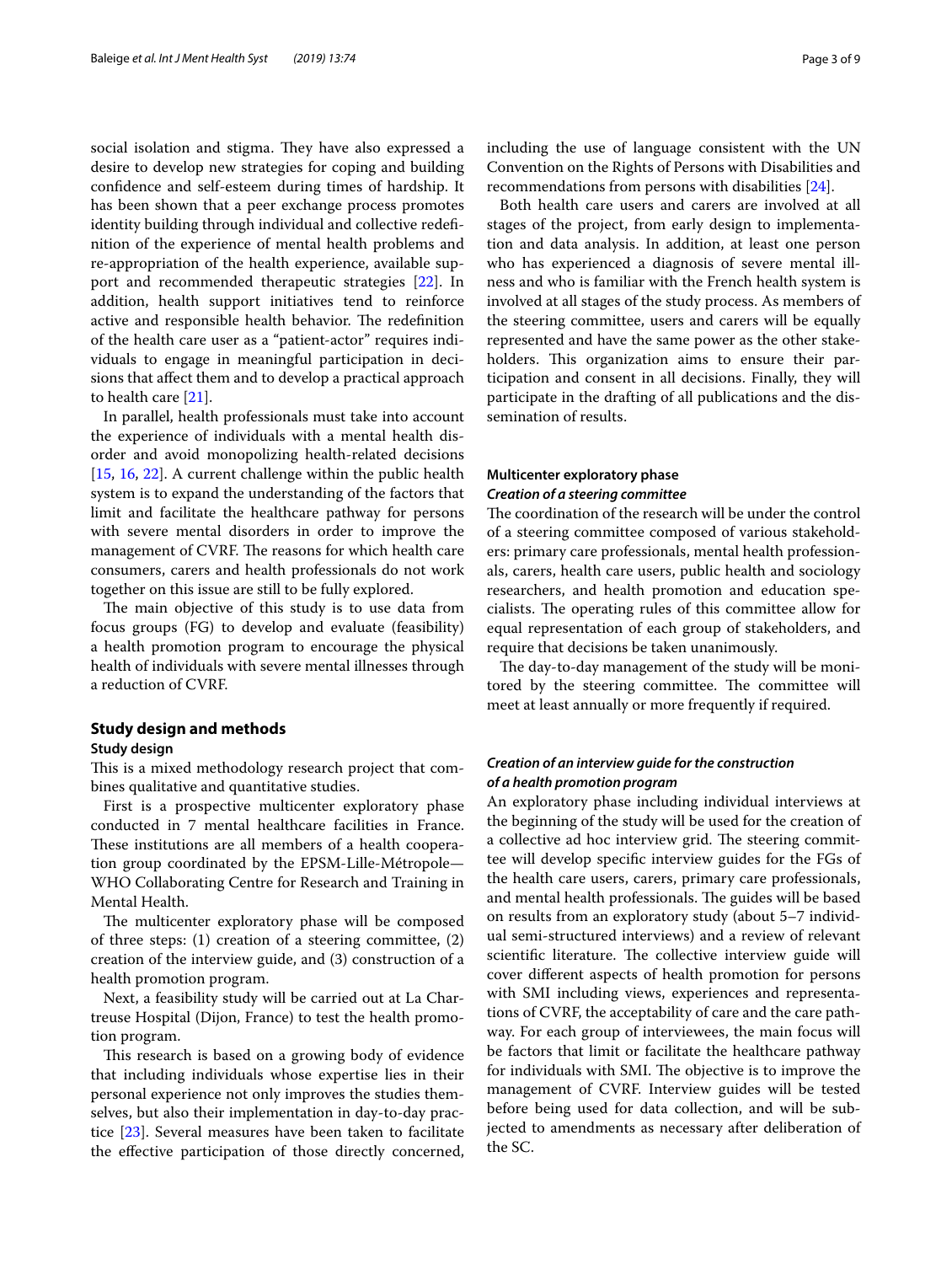#### *Construction of the health promotion program*

Starting from the reality of the feld and the psychosocial determinants of CVRF, FGs will be used to favor the inductive and abductive approach  $[25]$  $[25]$ . This method takes precedence over other qualitative methods for this particular study as it allows in-depth examination of the phenomenon, ensures participant confdentiality and enables pre-specifed topics to be explored while opening up to the possibility of other ideas and thoughts that may spontaneously arise in group conversation. FGs will be conducted separately with each group: health care users, carers, primary care professionals (general practitioners, nurses, dentists, pharmacists), and mental health professionals.

This phase will be used to define the set of most relevant CVRF for all participants (which will therefore be included in the health promotion program), the number of educational techniques to be used (traditional lectures, discussions, simulated games, computer technology, written material, audiovisual sources, verbal recall, demonstration, and role playing), as well as the evaluation strategy for the program. A questionnaire will also be created to record any changes in the representations of CVRF for the feasibility study before and after the implementation of an educational programme. At each step of the study, the sociologist leading the FGs will be asked to provide expert advice.

#### **Feasibility study**

When the health promotion program is fnalized by the SC, a prospective, monocentric, non-comparative implementation trial will be set up in one study center (Chartreuse Hospital, Dijon). The purpose of this trial will be to evaluate the best course of action and the most relevant method of assessing the program's impact on CVRF in a future randomized controlled trial, and to assess the potential transferability of the newly constructed health promotion program.

The flow chart is shown in Fig. [1](#page-4-0).

#### **Methods**

# **Construction of a health promotion program** *Sample*

The number of participants included in the construction of health promotion program is defned by the threshold of concept saturation  $[26, 27]$  $[26, 27]$  $[26, 27]$  $[26, 27]$ . We aim to have 30 subjects per group, totaling 120 subjects for the four FGs. With an estimated maximum refusal rate of 30%, a pool of 160 candidate participants will be required [[26](#page-8-25), [27](#page-8-26)]. In the event of secondary refusals in view of the progress and/or schedule of the FGs, the missing participants will be replaced. Data regarding refusals and the reasons for these refusals will be collected.

### *Eligibility*

For all four groups, included participants will be over age 18 and not in a mental health crisis at the time of the study. Informed consent will be obtained from each participant and from their legal guardians for persons under guardianship. Due to the qualitative study design, persons with poor French language skills will not be included in this stage. Health care users, carers, and health professionals are required to have a personal/caring/professional experience of a long-term mental health problem. Persons with SMI are considered by the French health care system as having a long-term illness. The criteria for this classifcation include having a mental health problem for more than a year, and having received a diagnosis of mental illness according to the WHO ICD-10. As such, these patients beneft from an exemption from user fees and a 100% reimbursement of their health costs (excluding cost overruns). While official data on the diagnosis of afective disorders is lacking, approximately 6 in 1000 people in France are declared as having a long-term condition for psychosis [[1\]](#page-8-0). Interviewees will be recruited following a mixed purposive sampling strategy, including maximum variation, extreme and/or deviant cases. Maximum variation sampling will consider each participant's age, gender, level of education, history of CVRF and lifestyle (for users and carers) and length of professional experience and place of practice (for primary care and mental health professionals).

#### *Recruitment procedures*

Recruitment will be on a voluntary basis. As a result, there is no pre-selection of participants who meet the eligibility criteria.

- The identification of eligible persons will be carried out prospectively by the principal coordinator of the study from one of the centers participating in the study. Health care users will be recruited from both outpatient and inpatient activity of the participating centers.
- Carers included in the study are defned as adults helping a person with a mental health problem that has been recognized as a long-term illness. They will be recruited with the mandatory agreement of service users.
- Primary care and mental health professionals (private practice or hospitals) will be identifed through reports sent by participating centers.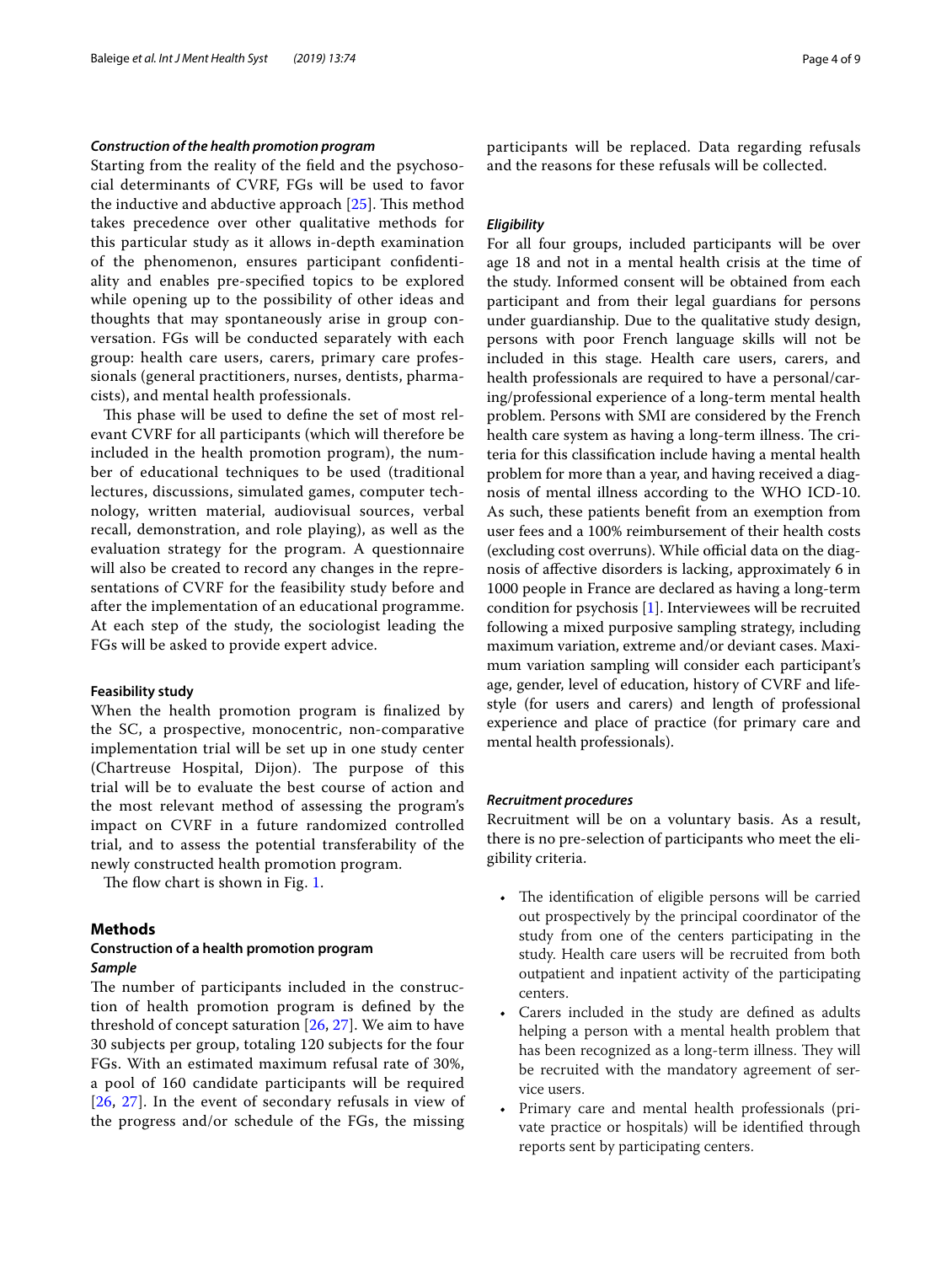<span id="page-4-0"></span>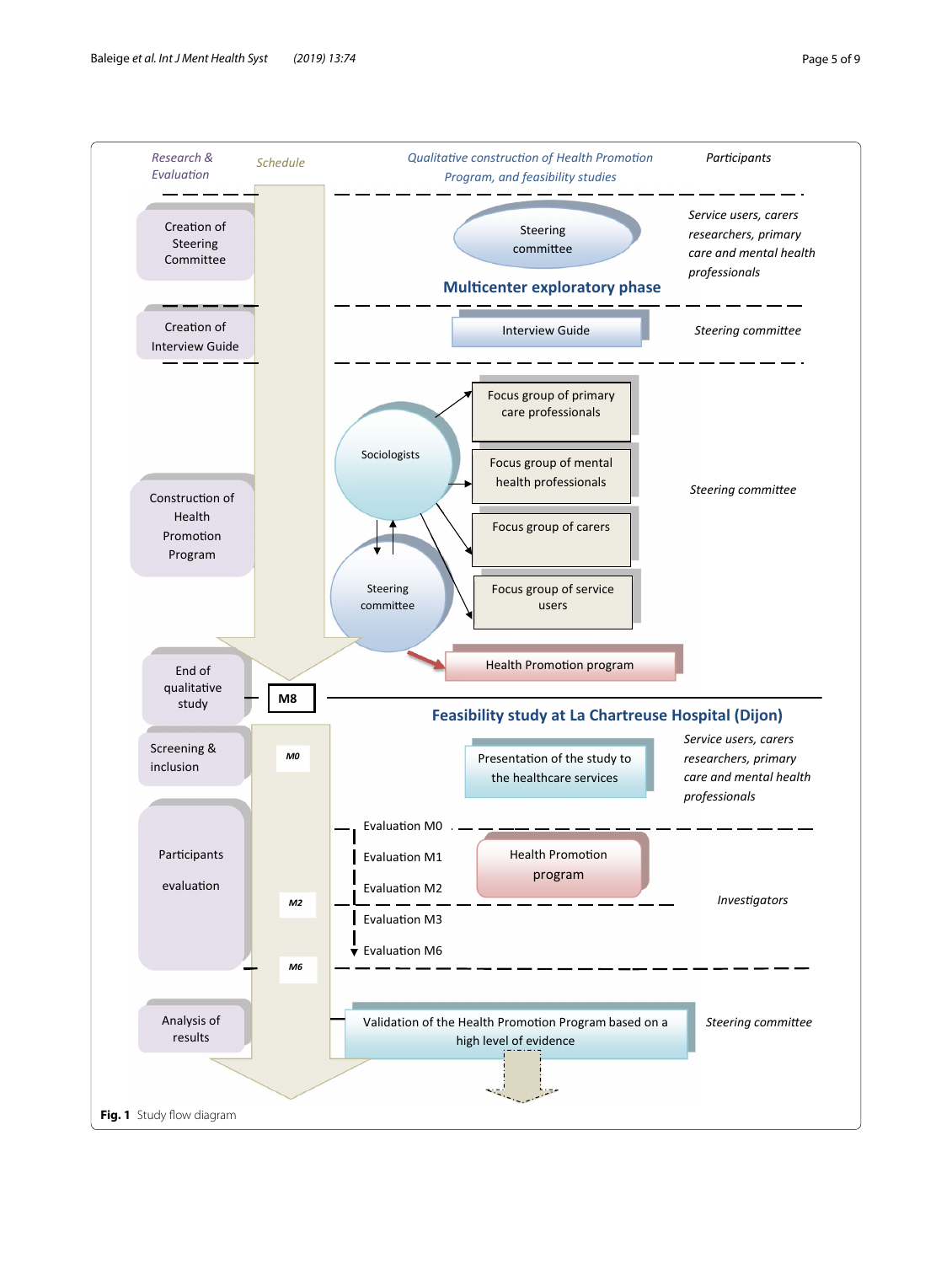Participants will be asked to complete a consent form for this phase of the non-interventional study.

# *Data management of interview analysis for construction of a health promotion program*

The analysis of the interviews will proceed in the 6 distinct main stages summarized here:

- 1. Open codifcation of re-transcribed interviews in order to identify as many topics as possible from the initial corpus;
- 2. Categorization of the codifed elements; careful reading of the whole corpus so that each category is clearly defned, its properties revealed, the diferent forms and conditions of occurrence of the specifed phenomena;
- 3. Linking categories; writing more detailed memos and designing explanatory diagrams;
- 4. Integration of the previous steps in order to identify the essence of the phenomenon;
- 5. Modeling: the phenomenon, in addition to being described, defned, and explained, its dynamics will be examined and conceptualized. The structural and functional relationships of each of its constituents will then be highlighted;
- 6. Theorization: a thorough and exhaustive construction of the "multi-dimension" and "multi-causality" of the phenomenon of associations between the needs, expectations, and representations of the diferent groups (health care users, carers, primary care and mental health professionals).

Interdisciplinary meetings with the steering committee will be organized throughout the analysis process, during which the framework will be adjusted according to the standard indications of the grounded theory if necessary. Triangulation of the data by researchers from diferent felds as well as experts by experience will guarantee a high level of both internal and external validity of the results once freed from the theoretical paradigms. The resulting data will serve as a basis for the construction of the health promotion program.

Qualitative data management will be done using NVIVO software.

# **Feasibility study**

# *Sample*

This prospective, monocentric, non-comparative implementation trial will be carried out with the participation of service users of the newly developed health promotion program. It's focus is the development of the implementation technique, determination of the endpoint of clinical efficacy, as well as the possible complications and

risks. A sample of 30 participants [\[28](#page-8-27)] will be included from la Chartreuse Hospital in Dijon.

# *Eligibility and recruitment procedures*

We anticipate that the health promotion program will target health care users frst. As such, a random group of individuals with SMI and CVRF will be selected at la Chartreuse Hospital Center. The selected individuals will be matched for age, sex, and socio-professional category. Volunteers will be recruited after written information is provided by a health professional during routine outpatient or inpatient care. In the case of outpatient care, the health care team will call back undecided persons after 15 days.

In the event that parts of the health promotion program target carers or health professionals specifcally, an adjusted recruitment method in line with literature standards will be implemented.

# *Data management*

Changes in attitude among the intervention group participants will be documented. The results for qualitative covariables will be expressed in proportions. Quantitative variables will be expressed as means and standard deviations (SD) when they are normally distributed, or as medians in other cases. Comparison of the individual characteristics between a group of interest and the general population will be done with Student's t-test, analysis of variance, Kruskal–Wallis non-parametric tests, and Pearson's Chi Square or Fisher's exact test. A value of p<0.05 will be considered statistically signifcant. All analyses will be performed using SAS version 9.3 (SAS Institute INC). The electronic data will be stored on secure data servers provided by the Dijon University Hospital.

# **Interventions**

# **Construction of a health promotion program**

The inclusion visit will be conducted after confirmation of the inclusion criteria and submission of the information letter. The socio-demographic data (age, sex, level of education) and professional details (profession, specialty, mode and place of practice, years of experience) will be collected in order to stratify participants and provide the widest range of observations:

• Participation in the FG will be continuous over the frst 6 months of the study, in a neutral, pleasant, and friendly place, in a relaxed atmosphere. The FG will be led by a pair of qualifed health sociology researchers. One will moderate the FG and the second will take notes.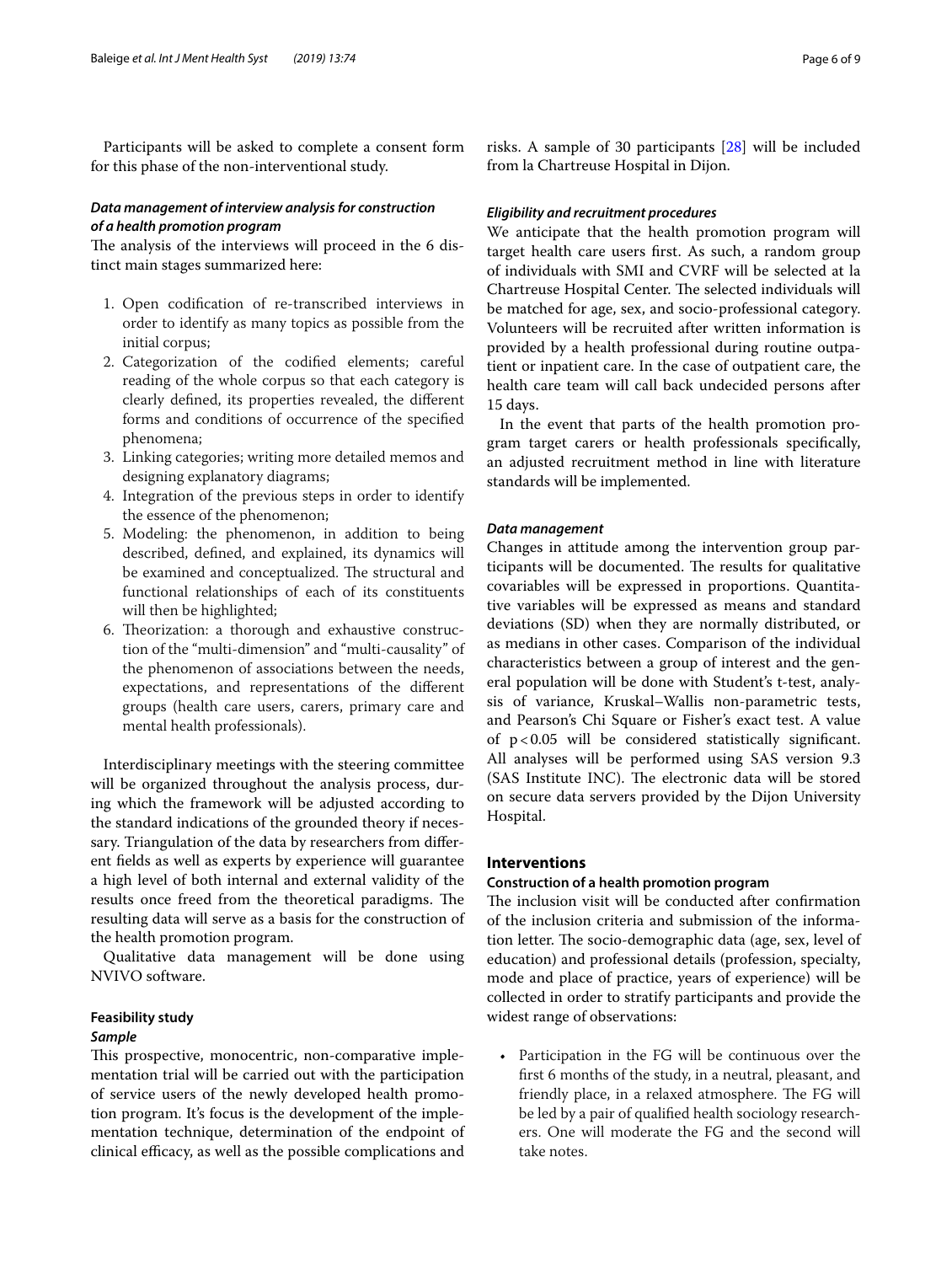• Participation in the steering committee will take place on an ad hoc basis. The steering committee will be organized similar to the FGs.

Technical coordination will be managed by a referent in each center, mainly health care managers, to ensure the hands-on organization of the FGs.

# **Feasibility study**

The inclusion visit will take place during routine care after the inclusion criteria has been verifed and a signed informed consent form has been obtained.

### *Start of the study*

The initial evaluation of participants will consist of:

- Collection of socio-demographic data: age, sex, socio-professional categories;
- An assessment of quality of life;
- An assessment using the Citizenship measure;
- An assessment of mental health recovery;
- An assessment of CVRF representations;
- An assessment of physical activity level;
- An evaluation of CVRF;
- A collection of medical history and treatments, including an assessment of lifestyle habits and substance use;
- Participation in the frst stage of the health promotion program.

We anticipate that the program will take place over a period of 2 months and will be delivered by a pair of peer-support workers and people trained in health promotion. Sessions will be spaced approximately 15 days apart and will last approximately 1 h each. For reasons of feasibility due to concentration of participants, we estimate a need for 3 to 4 sessions, with an initial inductive session and a fnal evaluation session. Each session of the program will include no more than six participants. As a result, the program will be completed fve times during the study period. A health care manager will be responsible for the technical coordination to ensure the practical organization of each group.

# *3‑month visit*

Participants will attend a 3-month evaluation session that will consist of measurements identical to those carried out in the inclusion visit.

#### *End of the feasibility study*

The study will end with a final 6-month evaluation that matches the 3-month evaluation. The aim will be to

assess the lasting impact of the program on the health of the participants.

# **Feasibility study outcomes** *Quality of life: SF‑12 scale*

This standardized self-administered questionnaire of 12 items is often used in health economics studies as a variable in the calculation of a QALY (quality-adjusted life year) to determine the cost-efectiveness of health interventions [[29\]](#page-8-28).

# *Citizenship: citizenship measure*

The standardized self-administered Citizenship measure questionnaire of 46 items covers 5 dimensions of citizenship: basic needs, involvement in community, self-determination, access to services, and respect by others [[30](#page-8-29)].

#### *Mental health recovery: recovery assessment scale*

This standardized self-administered questionnaire of 24 items covers 5 dimensions of mental health recovery: personal confdences, willingness to ask for help, goal and success orientation, reliance on others, and no domination by symptoms [\[30\]](#page-8-29).

# *CVRF representations*

A questionnaire will be developed during the qualitative study according to scientifc literature and themes emerging from the FGs and will be validated by the SC.

# *Physical activity level: ricci‑gagnon score*

The Ricci and Gagnon weekly physical activity level questionnaire [\[31\]](#page-8-30) is a self-administered questionnaire measuring a score-based physical activity profle: inactive, active, or very active.

#### *Cvrf: score*

Assessment of CVRF will use the European SCORE system promoted by European and French national health authorities [\[32](#page-8-31)].

# **Ethical considerations and dissemination**

This research received ethical approval from the relevant French authorities concerned with ethics, individual privacy, and freedom: the Comité de Protection des Personnes (CPP IDF XI, April 11 2019), and the Commission Nationale de l'Informatique et des Libertés (CNIL).

The project outcomes will be disseminated through selected peer-reviewed journals, conference presentations, workshops, webinars and the EPSM Lille-Métropole, WHO Collaborative Centre network.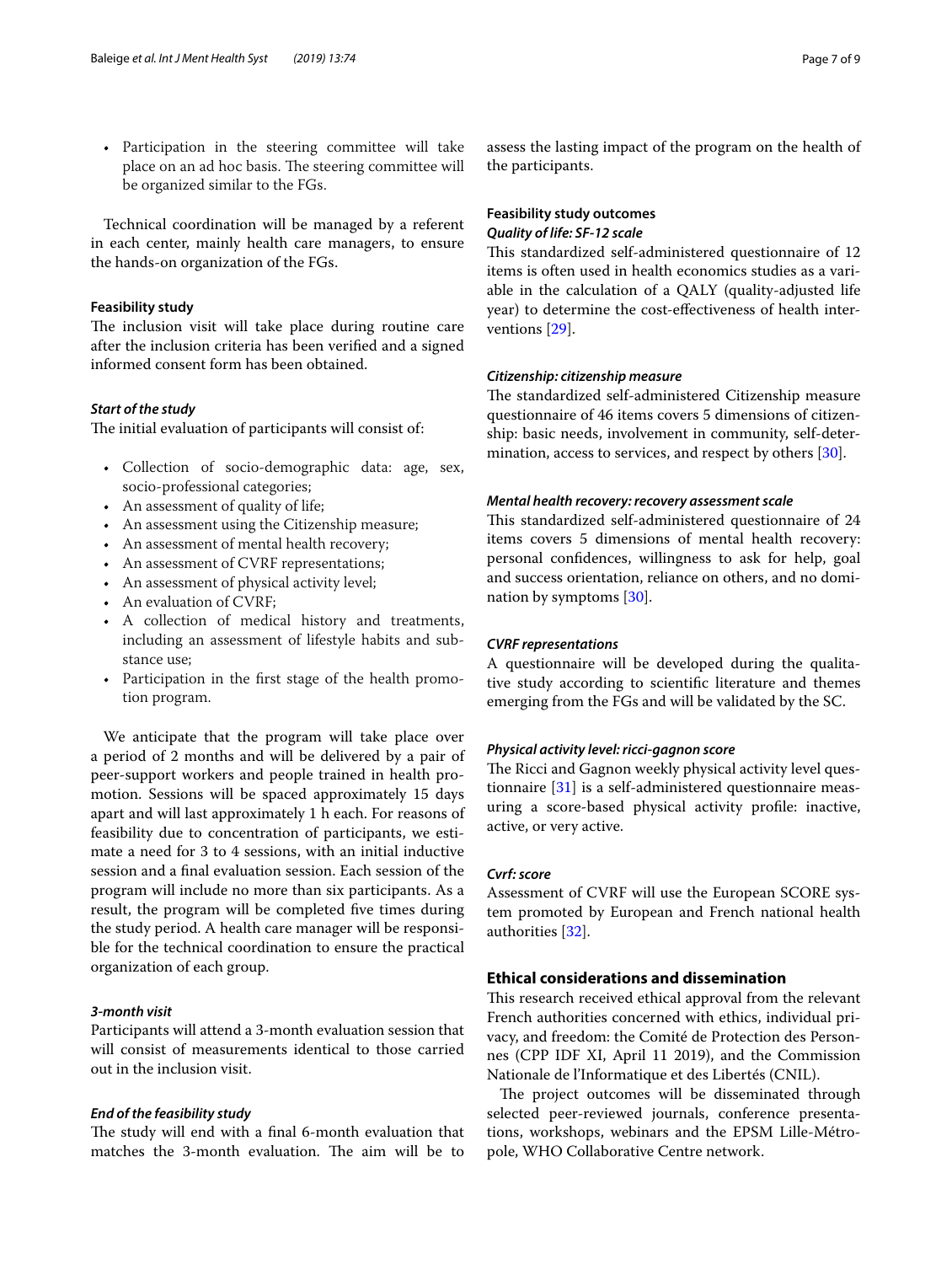# **Discussion**

The life expectancy of persons with mental health problems is a global concern that afects high-income countries in particular  $[13]$  $[13]$ . In France, this gap is estimated between 12 and 16 lost years of life [\[11\]](#page-8-10), and is estimated to afect 4 million people identifed with a long-term ill-ness due to a mental health problem [[1\]](#page-8-0). This increase in mortality is also accompanied by an increase in physical morbidity, and more generally by a decrease in quality of life [[2\]](#page-8-1).

For too long, this question has been ignored or perceived solely from a biomedical perspective [[14,](#page-8-13) [16](#page-8-15)], resulting in diferent conceptualizations and recommendations from medical experts and academic societies but no substantial impact on the health of users in daily practice [\[7](#page-8-6)]. It now seems apparent that this gap is not a consequence of 'mental illness', but a failure of our health systems to enable persons labelled 'mentally ill' to enjoy the best possible health  $[16]$  $[16]$ . These people are often discriminated against by primary health systems [\[3](#page-8-2), [5](#page-8-4), [6](#page-8-5)] and captured in the hermetic system of psychiatry. This reduces their access to prevention initiatives, but also exposes them to treatments, including drug treatments, that increase risks to their physical health, especially cardiovascular health [\[2](#page-8-1), [3\]](#page-8-2). In addition, the psychiatric system is part of a social organization that marginalizes people with mental health problems, thereby reducing their access to opportunities for healthy behaviors and health promotion initiatives [\[15\]](#page-8-14).

These findings, drawn from both clinical practice and scientifc literature, resonate with recent initiatives for the recognition of the rights of persons with psychosocial disabilities. The implementation of the 2020–2030 SDG by the WHO is based on the recognition of the impact of psycho-social disability and prioritizes health promotion interventions over biomedical treatments [\[10](#page-8-9), [14\]](#page-8-13). Moreover, in line with the Convention on the Rights of Persons with Disabilities, the UN has called for a transformation of health systems so that they can be rethought on the basis of human rights, and in particular the right to enjoy the highest attainable standard of physical and mental health [\[16](#page-8-15)].

Recently, the participation of the individuals most directly afected by illness has been highlighted, not only in their care, which should be based on the observance of free and informed consent, but also in the organization of health systems [[22](#page-8-20)]. Recognizing the added value of knowledge by experience [[23](#page-8-22)], our qualitative research project has been developed to highlight the behavior and perceptions of persons with SMI and carers to value the meaning these individuals give to CVRF and potential ways to improve them. Regular visits to a family doctor would impact CVRF and would demonstrate individual capacity to access health care, while more physical activity would positively impact the Ricci-Gagnon score. Both of these perspectives are positive steps towards prevention. Our design should allow for easy generation of ideas and hypotheses, leading to small but efective interventions in the existing health system. The participation of users and carers in the working group at the basis of this project has made it clear that part of the solution comes from increasing the literacy and empowerment of service users and their carers rather than from increasing the technicality of professionals, which was often the focus of previous interventions. A health promotion program aimed at empowering the persons directly concerned has therefore emerged as a valid approach.

This study will contribute to the inclusion of elements of experiential knowledge in the scientifc literature, and it may serve as a starting point for other initiatives promoting the rights of persons with psycho-social disabilities or mental health problems. The next step will be to evaluate the efectiveness of this new tool through a randomized controlled trial.

#### **Abbreviations**

SMI: severe mental illness; CVRF: cardiovascular risk factors; WHO: World Health Organization; UN: United Nations; SDG: Sustainable Development Goals; SC: steering committee; FG: Focus Groups; CPP: Comité de Protection des Personnes; CNIL: Commission Nationale de l'Informatique et des Libertés; QALY: quality-adjusted life year.

#### **Acknowledgements**

The authors are grateful to the French Ministry of Health (Direction Générale de l'Ofre de Soins), all participating mental health services for supporting the study, and more broadly the whole EPSM Lille-Métropole WHO Collaborative Centre network (Groupement de Coopération Sanitaire pour la recherche et la formation en santé mentale). The authors thank Suzanne Rankin from the Dijon University Hospital for English language editing of the manuscript. The authors would like to especially thank participating service users for their contribution.

#### **Trial status**

Recruiting

#### **Authors' contributions**

FD, NMB, AB and JLR were involved in the design of the trial. FD drafted the manuscript. AB, NMB and JFB edited the manuscript. All authors read and approved the fnal manuscript.

#### **Funding**

This trial is funded by the French Ministry of Health (Direction Générale de l'Ofre de Soins): Programme de Recherche sur la Performance du Systeme des Soins (PREPS 2017).

#### **Availability of data and materials**

Data and materials will be shared upon request to Dr Frederic DENIS.

#### **Ethics approval and consent to participate**

This research received ethical approval from the relevant French authorities concerned with ethics, individual privacy, and freedom: the Comité de Protection des Personnes (CPP IDF XI, April 11 2019), and the Commission Nationale de l'Informatique et des Libertés (CNIL).